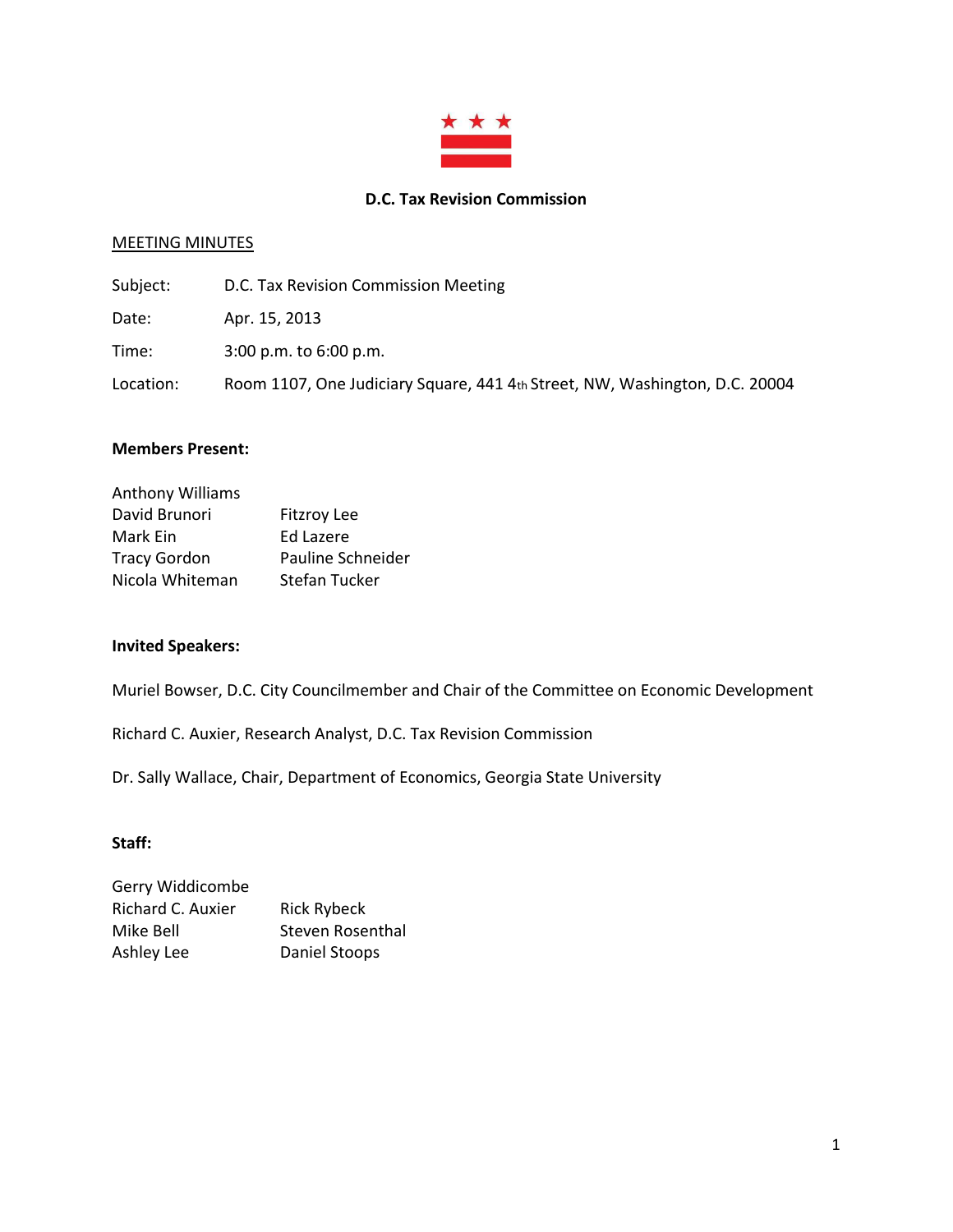### **I. Call to Order (Commission Chair)**

Mr. Anthony Williams, Chair of the D.C. Tax Revision Commission (the "Commission"), called the meeting to order at 3:05pm. Mr. Williams acknowledged the presence of Mayor Vincent Gray's TV crew, and thanked the Mayor for his support of the Commission and its work. Mr. Williams noted that all meeting materials are available on the Commission's website,

[www.DCtaxrevisioncommission.org.](http://www.dctaxrevisioncommission.org/) Mr. Williams concluded his opening remarks by thanking both the Office of Revenue Analysis and the Office of Tax and Revenue in the city's Office of the Chief Financial Officer (CFO) for their continued and exceptional support of Commission and its staff.

#### **II. Approval of Minutes**

The minutes from the March 4, 2013 Commission meeting were approved without amendment.

#### **III. Testimony of Councilmember Muriel Bowser, Ward 4**

Mr. Williams welcomed Councilmember Muriel Bowser, Ward 4 Councilmember and Chair of the Committee on Economic Development, to the meeting. Ms. Bowser thanked Mr. Williams and the entire Commission for their service. Ms. Bowser stated that the District's economic position has improved greatly since the last Tax Revision Commission, yet the District must seek to remain competitive in order to maintain the growth experienced over the past ten years. Ms. Bowser pointed out that homeownership rates and prices are on the rise, and although unemployment is too high, trends are favorable. Ms. Bowser cited the District's capital plan, which calls for \$2 billion in spending in fiscal year 2014, to demonstrate the tremendous need for funding over the next 40 years including: \$22.6 billion for WMATA, \$1.5 billion for streetcars, \$2.5 billion for WASA's combined sewer overflow reduction program and \$1 billion for drinking water treatment and distribution, \$5 billion for undergrounding of PEPCO lines, and \$1 billion for affordable housing. Ms. Bowser emphasized that funds and borrowing capacity must be available in order to maintain the quality of life enjoyed in the District today into the future.

Ms. Bowser highlighted the importance of ensuring that people who have lived in the District for decades can continue to afford to live in the District as they age. Many Ward 4 residents are senior citizens and long-time property owners, who face pressure from increasing property tax burdens as property values rise. Therefore, Ms. Bowser has introduced the Age in Place and Equitable Real Property Tax Act in the Committee on Economic Development. Ms. Bowser stated that existing legislation provides a 50 percent tax break for seniors earning less than \$100,000 per year, but many seniors earn just over that threshold, which has not been revised since inception. Ms. Bowser's legislation proposed that the threshold be increased to \$125,000 per year, which would cover an additional 15,000 households. The revised threshold has been incorporated in Schedule H legislation which the Mayor has recommended for approval this year. Ms. Bowser stated that her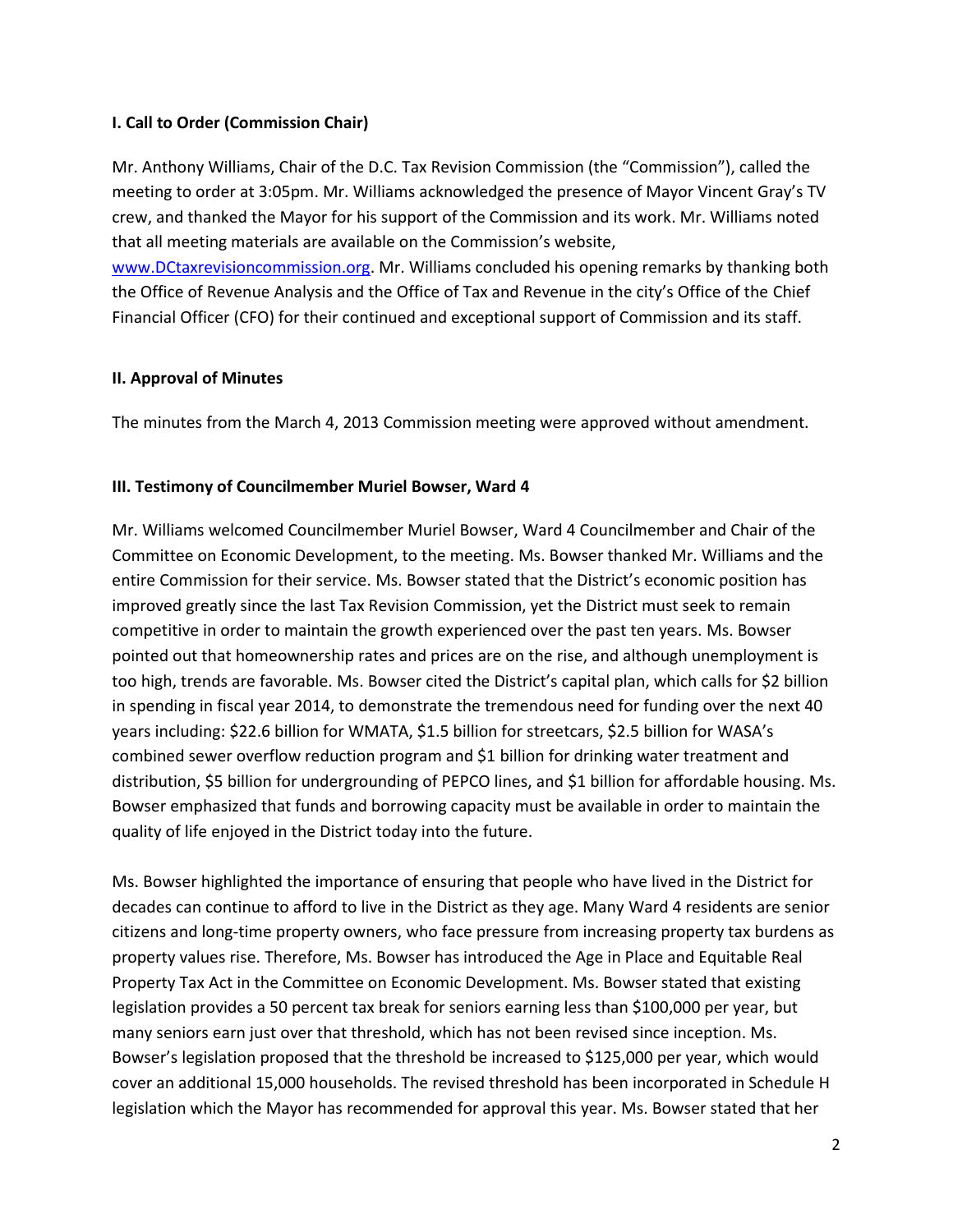bill had not been funded during the past two budget seasons because of a debate between using funds for low-income seniors or low-income residents. Ms. Bowser noted that a tax break for lowincome seniors would allow them to make much needed investments in their aging properties. Ms. Bowser concluded by requesting a comprehensive review of all tax policies regarding their impacts on seniors. Ms. Schneider commented that she is against the removal of the vacant and blighted property tax classifications. Mr. Williams asked Ms. Bowser for her perspective in response to the argument that special exemptions, such as the senior citizen property tax break, tend to distort tax systems, create advantages for only certain groups, and add complexity. Ms. Bowser said the homestead deduction and senior credit have been effective incentives for residents to remain in the District, and that her bill simply allows a few more residents to benefit from the program.

Ms. Bowser invited Gladys Mack, a long time District resident, homeowner, and aging-in-place senior citizen, to make a statement. Ms. Mack asserted her support for Ms. Bowser's Age-In-Place property tax legislation, and cited Dupont Circle Village's support for the legislation as well. Ms. Mack stated that the bill will support intergenerational neighborhoods which enrich communities. Ms. Mack purchased her District home in 1972, which has appreciated considerably since that time, yet she has decided to remain there. Ms. Mack noted ongoing home maintenance costs, and that raising the income cap for the property tax credit would enable seniors to invest in their properties to increase their comfort as well as the beauty of their neighborhoods. Ms. Mack states that the bill will help seniors remain in the District where they have access to public transportation in the event they give up their cars. Ms. Mack notes that the city has been sensitive to needs of its seniors, and requests that such progressive policies be continued. Ms. Mack stated that the 21 year old income threshold for the tax credit needs to be updated to remain in step with economic changes occurring in the District.

Ms. Gordon asked about the income distribution of District seniors, noting that the \$100,000 threshold seems high. Ms. Bowser replied that many households in which two members are government retirees—with combined pension income—exceed the current threshold, and noted that part of an affordable housing strategy means enabling seniors to age in place.

Mr. Tucker asked whether Ms. Bowser had considered adding a CPI adjustment to the cap in her bill, whether the current cap was still at the level originally established, and whether different levels of tax credit should be considered for different income tranches. Ms. Bowser replied that the existing cap has not been updated since it was established 21 years ago, that adding tranches based on income could be a strategy, and that a CPI adjustment would be worth considering as the legislation moves forward.

Ms. Whiteman asked whether the current tax structure supports senior housing. Ms. Bowser replied that is does, and that the District government needs to be sure to use its own land to support this issue. For example, redevelopment at Walter Reed should assist builders to construct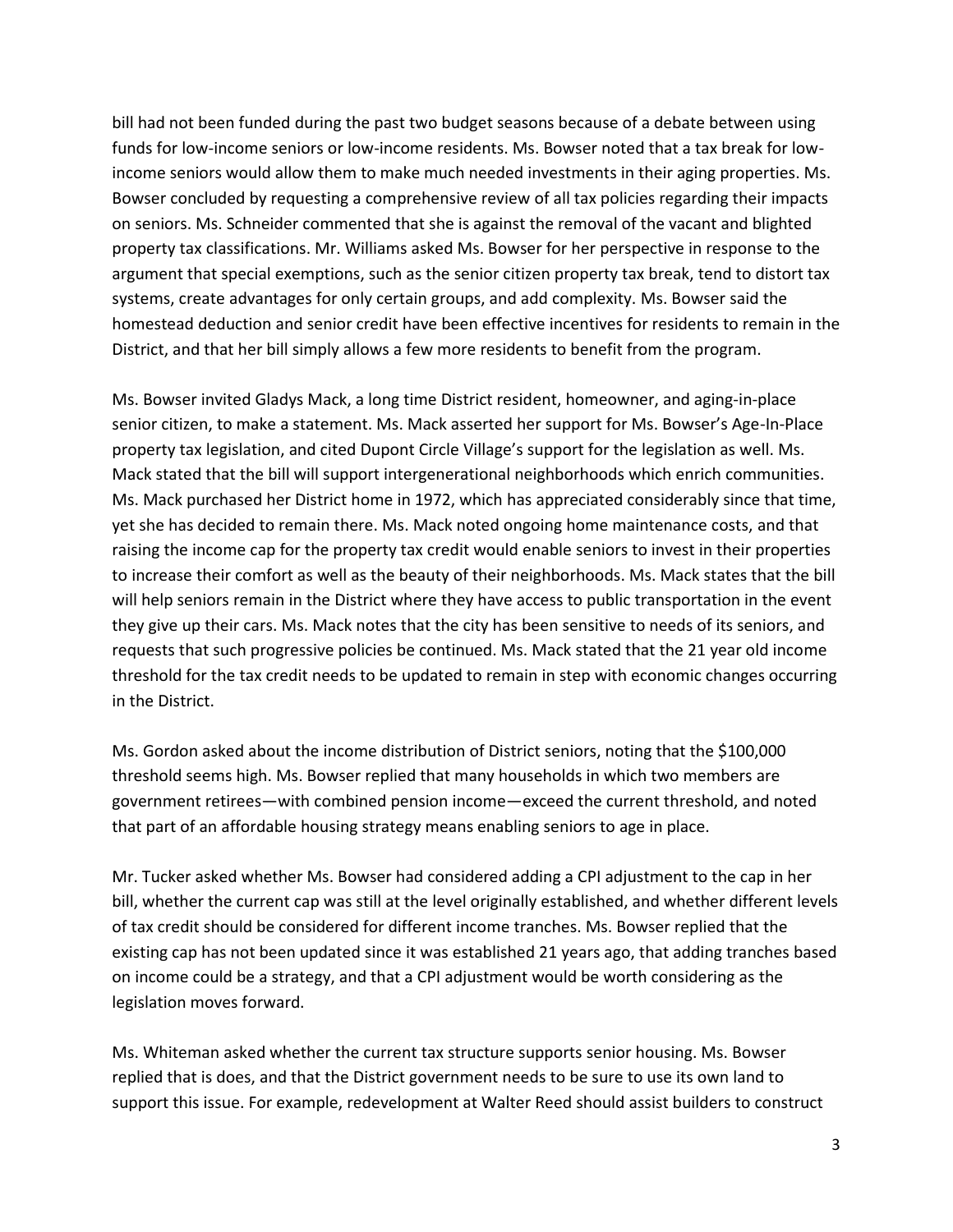both affordable and profitable senior housing. Seniors wanting to stay in their homes need help to modernize them, and DHCD provides some grants for this, which may need to be expanded as a large bubble of the population ages.

Ms. Schneider asked if seniors were concerned with the cost of dying and estate taxes in the District. Ms. Bowser replied that there are concerns, and that the government needs to do everything it can to keep citizens here for all their years. She emphasized that seniors are mobile, and the District must be competitive with distant locations that attract seniors. Ms. Bowser noted that the District is attracting empty nesters who want to live in smaller homes and enjoy what the District has to offer. However, certain levels of income cannot support living in the District given housing costs. As to estate taxes, seniors are concerned over their ability to hand down the wealth they built over decades to their children.

Mr. Ein asked about the age test for the tax break. Ms. Bowser replied that the minimum age to qualify is 65 and the income threshold is \$100,000 or less in total household income. Mr. Ein requested to see what the income cap would be if it had been adjusted by the CPI over the years, and see the demographic profile of those who do or will soon qualify for the tax break. Mr. Ein asked whether the credit applies to disabled residents. Ms. Bowser confirmed that the credit is available to disabled residents, and expressed the need for a way to address the pressures of gentrification. One potential option would be to reduce the Homestead cap from 10% to 5%, but the cost of this has not yet been estimated by the CFO.

# **IV. D.C. Fiscal Architecture**

Mr. Williams welcomed Dr. Sally Wallace, Chair of the Department of Economics at Georgia State University, to present the findings of her report on the Fiscal Architecture of the District of Columbia. The report was commissioned by the D.C. Tax Revision Commission. Both the draft report and presentation deck are available on the Commission's website. Mr. Williams requested that substantive questions be held until the conclusion of Mr. Auxier's subsequent report.

Dr. Wallace thanked Mr. Lee, Mr. Steve Swaim, and other OCFO staff for their assistance in completing the report. She noted that the report centers on identifying demographic trends and projections, which are difficult to detect and can change quickly, such as the aging trends discussed by Ms. Bowser and Ms. Mack. Dr. Wallace discussed a simple framework for thinking about revenue collection: Revenue collection = Rate \* Base \* administrative or compliance efficiency. She also provided a framework for expenditures: Expenditure need = population \* unit cost of production. She noted that revenue collection is the primary focus of her report.

Dr. Wallace noted demographic trends affecting D.C.'s fiscal architecture, including: a population that is not aging as quickly as other U.S. cities, high racial and ethnic diversity (making compliance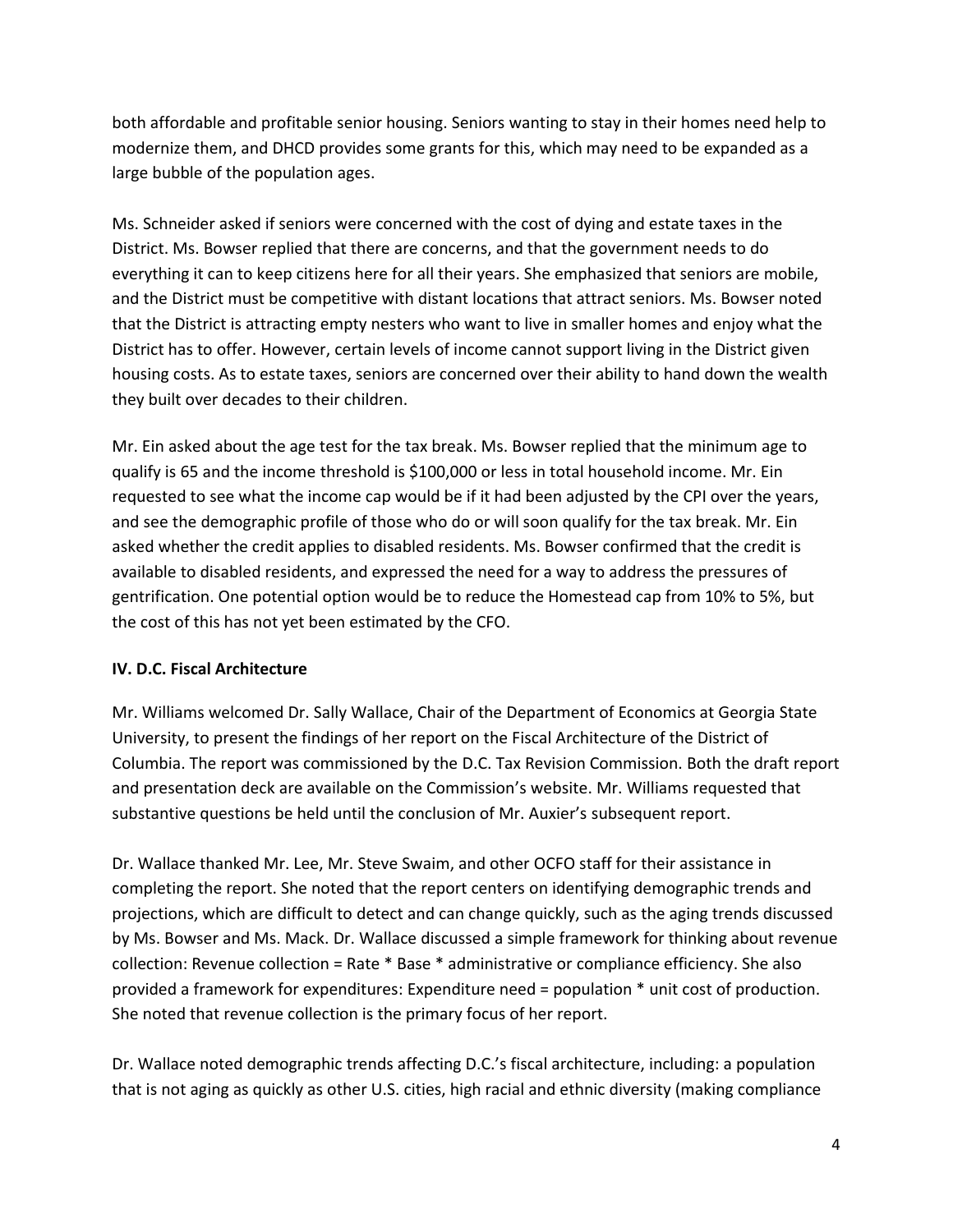with complicated tax systems more difficult), and smaller than average households. Economic trends impacting D.C.'s fiscal architecture were also identified, including: global competition for jobs and residents, increasing reliance on capital rather than labor, and the fact that real estate is a more critical component of the economy and tax base than in other cities and states. Dr. Wallace explained that service sector output and capital inputs are harder to get a handle on for taxation because they are both mobile and hard to measure. She also noted that a University of Tennessee study estimated the District loses \$36 million per year in sales tax revenue due to online sales. She recommends taking a leadership role in collecting these taxes.

Dr. Wallace asserted the need for a cost benefit analysis of an age in place policy, including accounting for the impacts it would have on necessary investments is transit systems and other services. She noted that elderly residents have more non-taxable income, and more of their consumption is health related and therefore not subject to sales taxes. She believes the District has the luxury of time to design an appropriate policy before the bubble of seniors arrives. Her home state of Georgia did not, and revenue concerns led to a removal of the full exemption from sales taxes for seniors.

Dr. Wallace emphasized that service sector output, which is critical for D.C., is difficult to tax. While many states are trying to adjust their tax codes to cover more services with sales taxes, they have had minimal success. Dr. Wallace believes it is time to look at fees and charges to ensure that citizens are paying for the benefits they get from specific government services.

### **V. Regional and National Tax Comparisons**

Mr. Williams welcomed Mr. Richard Auxier, Research Analyst with the D.C. Tax Revision Commission, to present the findings of his report on District of Columbia Tax Comparisons. Both the draft report and presentation deck are available on the Commission's website.

Mr. Auxier emphasized that his report had three primary takeaways. First, D.C. household tax burdens are comparatively low for the region; specifically, most D.C. families would pay more in taxes if they moved to a neighboring jurisdiction in Maryland or Virginia. Second, the D.C. tax system is relatively flat due to a balance between a regressive sales tax and progressive income tax, while property taxes are flattened by the Homestead tax deduction. Third, D.C.'s statutory business income and commercial property taxes are higher than the rates in neighboring jurisdictions. Mr. Auxier referenced a Minnesota Taxpayers Association study that found that the effective commercial property tax rate in D.C. was average for a large U.S. city. Unfortunately, the study did not provide a comparison between D.C. and its suburban competitors. Mr. Auxier also noted that the share of state and local taxes paid by the lowest 20% of income earners in the District is relatively low compared to other states, but the share paid by those in the middle of the income distribution is one of the highest.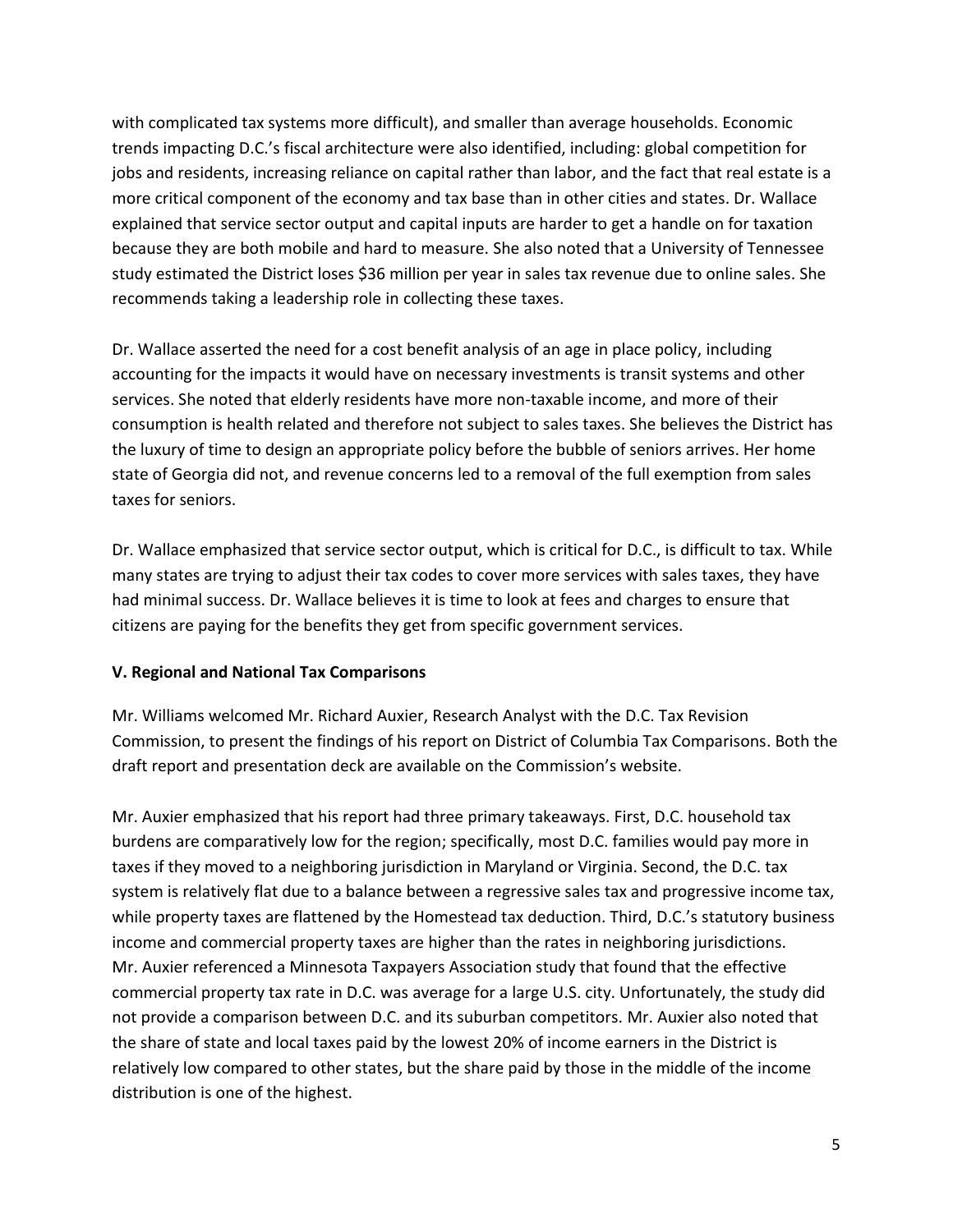Mr. Auxier concluded his presentation, and Mr. Williams opened the meeting to questions for both Dr. Wallace and Mr. Auxier from the Commissioners. Mr. Williams began by asking whether businesses that move from D.C. to Arlington are doing so for tax reasons. Mr. Auxier responded that this is a difficult question to answer that goes beyond tax policy, and that he could find no studies specifically examining effective business tax burdens in D.C. compared to its suburban competitors. Mr. Williams asked about comparisons between the costs of doing business in the District versus outlying areas, but Mr. Auxier again said he had not been able to locate such studies.

Mr. Williams asked Dr. Wallace how she would analyze the senior citizen property tax exemption proposed by Ms. Bowser. Dr. Wallace suggested a full revenue analysis including short- and longterm projections of fiscal impacts. She explained that many states have tried such exemptions and not gotten the economic benefits they had hoped for, while costs of the programs have increased over time. Mr. Williams questioned whether tax relief for senior citizens is most appropriately addressed at a city or federal level, noting that cities should not make policies in areas the federal government should control. Dr. Wallace agreed that it is a difficult issue, made more complex because the District has porous borders and very thin margins of competition between neighboring areas.

Ms. Gordon asked what the role of tax complexity is in regard to administrative burden and compliance. Dr. Wallace replied that administration is up to the government, and challenges include taxing capital and services. Compliance is up to individual and business taxpayers. Ms. Gordon asked how to ensure fiscal capacity in the face of uncertain demographic changes, perhaps through rainy day funds. Dr. Wallace noted that many states are looking at eliminating corporate income or other taxes, but this is difficult to do precisely because it removes any cushion against risk. Demographic changes pose similar risks and may require increasing capacity to support.

Mr. Ein observed that there seems to be a race to the extremes – some jurisdictions are increasing taxes to get their budgets balanced, while others are slashing taxes to try to attract business and residents. Mr. Ein asked how these moves will pan out in the long run, now that capital and residents are extremely mobile. He also asked if the District needs to be worried that places with very low rates will siphon off residents and businesses in upcoming years. Dr. Wallace noted that Louisiana is looking at eliminating their income tax, but most states are coming out of the recession favoring more conservative policies because they no longer have a rainy day fund to cushion against risks. There is a race to the bottom for lower taxes, to a point, but eventually the benefits of being in a place with appropriate infrastructure and services outweigh tax concerns. States are scrutinizing their expenditure and tax relief programs to be sure they deliver benefits. Mr. Ein noted that Mr. Auxier's chart of D.C.'s distribution of taxes seems to go against the popular notion that high income earners could save a lot by moving out of the District. Mr. Ein asked to see a comparison of total tax burden at specific income levels across competitive jurisdictions to see what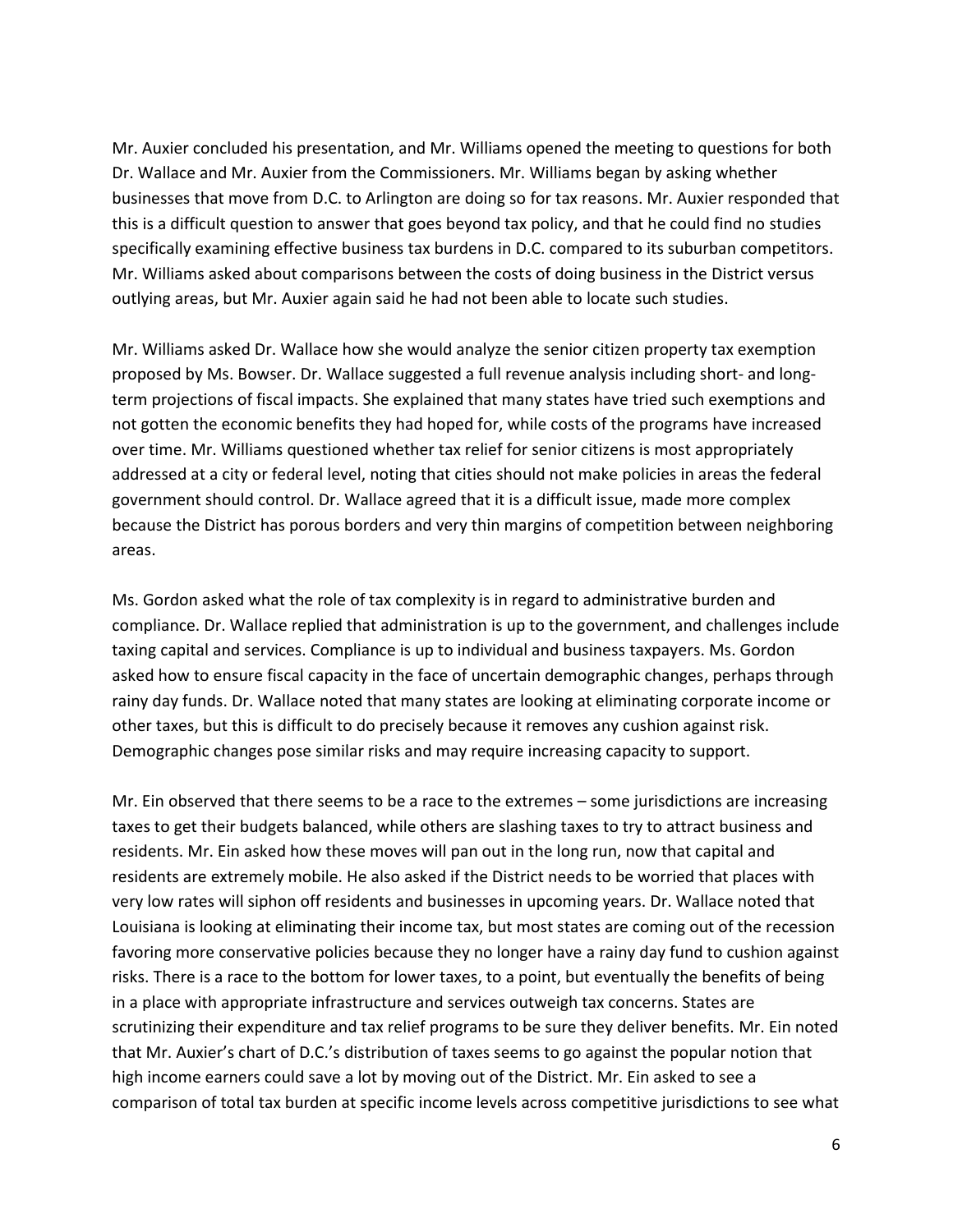the reality is, and for the total share of revenue paid by each income group. Mr. Auxier agreed this would be helpful, but no studies have made that specific comparison.

Mr. Tucker agreed that more information is needed about what proportions of revenue come from various income ranges, and questioned how flat D.C.'s system truly is. He noted that D.C. is one of only 20 states that have an estate tax, which Mr. Williams feels is a policy better administered at the federal level. Mr. Tucker questioned whether an estate tax is counterproductive because high income earners will choose to move out, and it could go against the efforts to have citizens age in place, and whether lowering the corporate tax rate would have little impact on revenue since most businesses don't end up paying it, but provide for better competitiveness.

Ms. Gordon believes the focus should be on personal tax burdens rather than the percentage of revenue collected from each income bracket. Mr. Ein carried this idea further stating that the most critical question is about the degree to which existing or proposed tax burdens attract or repel citizens in each income group.

Mr. Lee noted that D.C. is not unique in having very few companies pay the corporate income tax. He believes the question is more about fiscal balance. He asked whether D.C. faces any issues on the expenditure side, including infrastructure, and noted many other states are facing increasing health care costs. Dr. Wallace replied that many states are facing those issues, but D.C. has more of a unique issue around whether families with school aged children will remain in the District and use public education resources. Most infrastructure issues tend to be basic road and structural maintenance, but Dr. Wallace did not investigate this issue for the District.

Mr. Brunori asserted that taxing capital at the state level is ineffective because capital is so mobile. He also noted that few, if any, businesses pay an effective tax rate equal to the statutory rate, and questioned whether corporate income taxes are so easy to avoid it might make sense for D.C. to eliminate them entirely. He noted that businesses do contribute through employment and property taxes. Mr. Brunori asked Dr. Wallace if she was in favor of state level tax incentives, as most economists are not. Dr. Wallace replied that most economic development officers have seen businesses continue to request incentives and credits even if the corporate income tax is lowered or eliminated. She believes the real question is whether businesses would be paying their fair share in return for the benefits they get from the District if the tax were eliminated. She also noted that there may be a need to simplify the corporate income tax payment structure since there are so many opportunities to avoid it. Dr. Wallace acknowledged that incentives change behavior, but believes they are appropriate where markets are not functioning. However, the incentives must be well monitored and their benefits evaluated, and she does not recommend them as a way of attracting specific firms.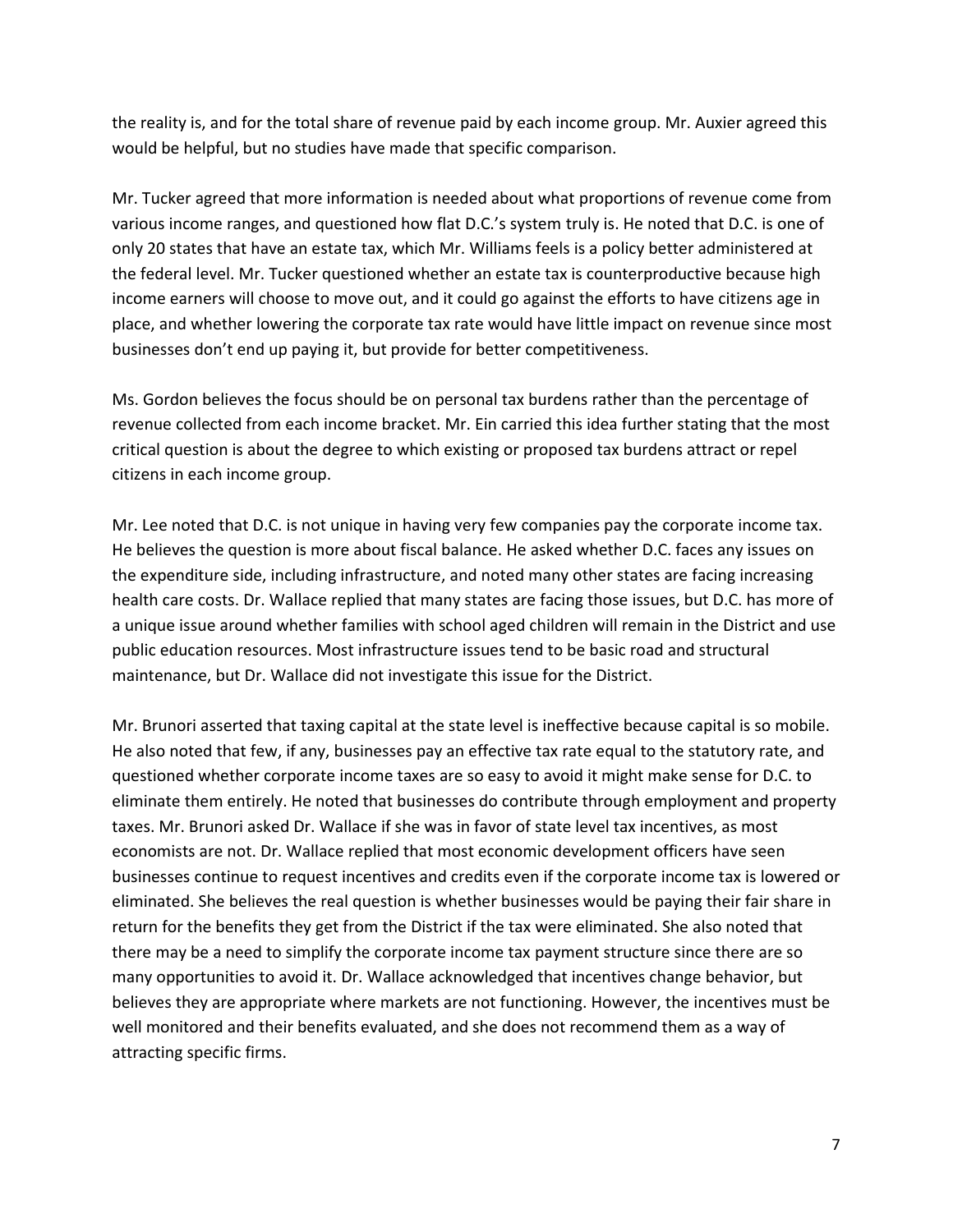Ms. Whiteman asked what was driving the trends in elderly populations, and whether people were leaving the District at certain ages. She also asked what other jurisdictions are doing in terms of phasing in new taxes. Dr. Wallace reiterated that the elderly population of D.C. is growing, but not as quickly as a percentage of total population compared to the national average due to an influx of young professionals. She noted the national trend of attempting to expand the sales tax base to include services, but all such efforts have failed. Tax exemptions for the elderly are a more recent phenomenon, but already Georgia has had to halt the growth of their exemption. Kentucky initiated more aggressive means testing and is trying to raise the age threshold for eligibility.

Mr. Lazere asked for more details about what size companies are paying the minimum corporate income tax and the distribution of payers by company revenue. He noted that most businesses are probably small and contribute marginal tax revenue, but there may be large corporations that are paying substantially more than the minimum. If that is the case, eliminating the tax could have revenue consequences. He recalled that D.C. corporate income tax collections increased 40 percent in 2012 when combined reporting was implemented, which may be evidence that the tax is not ineffective. Mr. Lee noted that the minimum tax was also increased that year. Mr. Lazere stated that D.C. is competing for businesses and residents, but new employees must live in the District to generate personal income tax revenue. He asked if getting more residents would help bring jobs, and what alternatives to the corporate income tax might exist. Dr. Wallace noted that even with combine reporting there are opportunities for tax avoidance, and that alternative minimum tax thresholds are generally high with fairly flat taxes on gross receipts thereafter. Dr. Wallace believes the District's demographics make it well poised to grow residents if it can retain the younger professionals moving here, who offer a comparative advantage in terms of attracting certain businesses.

Mr. Lazere noted that middle income groups have a high tax burden in D.C., which could make it difficult to attract residents, and that with the exception of the lowest income levels, the D.C. tax system appears regressive. He believes the focus should not only be on bringing in businesses. He noted that simply having higher rates or tax burdens doesn't answer the question about what impact taxes have on people's choices of where to live. He noted New Jersey's large increase in its top income tax rate did not cause many residents to relocate.

Mr. Williams thanked the presenters, and moved to address commission business.

# **VI. D.C. Tax Revision Commission Business**

Mr. Widdicombe noted the new proposed schedule, and that a poll of the commissioners had yielded a 10 to 1 vote in favor of requesting an extension of the Commission through the end of the calendar year. Public hearings are scheduled for June  $24<sup>th</sup>$  and September  $30<sup>th</sup>$ , and the Commission's next meeting will address business income taxes and individual income taxes. Mr.